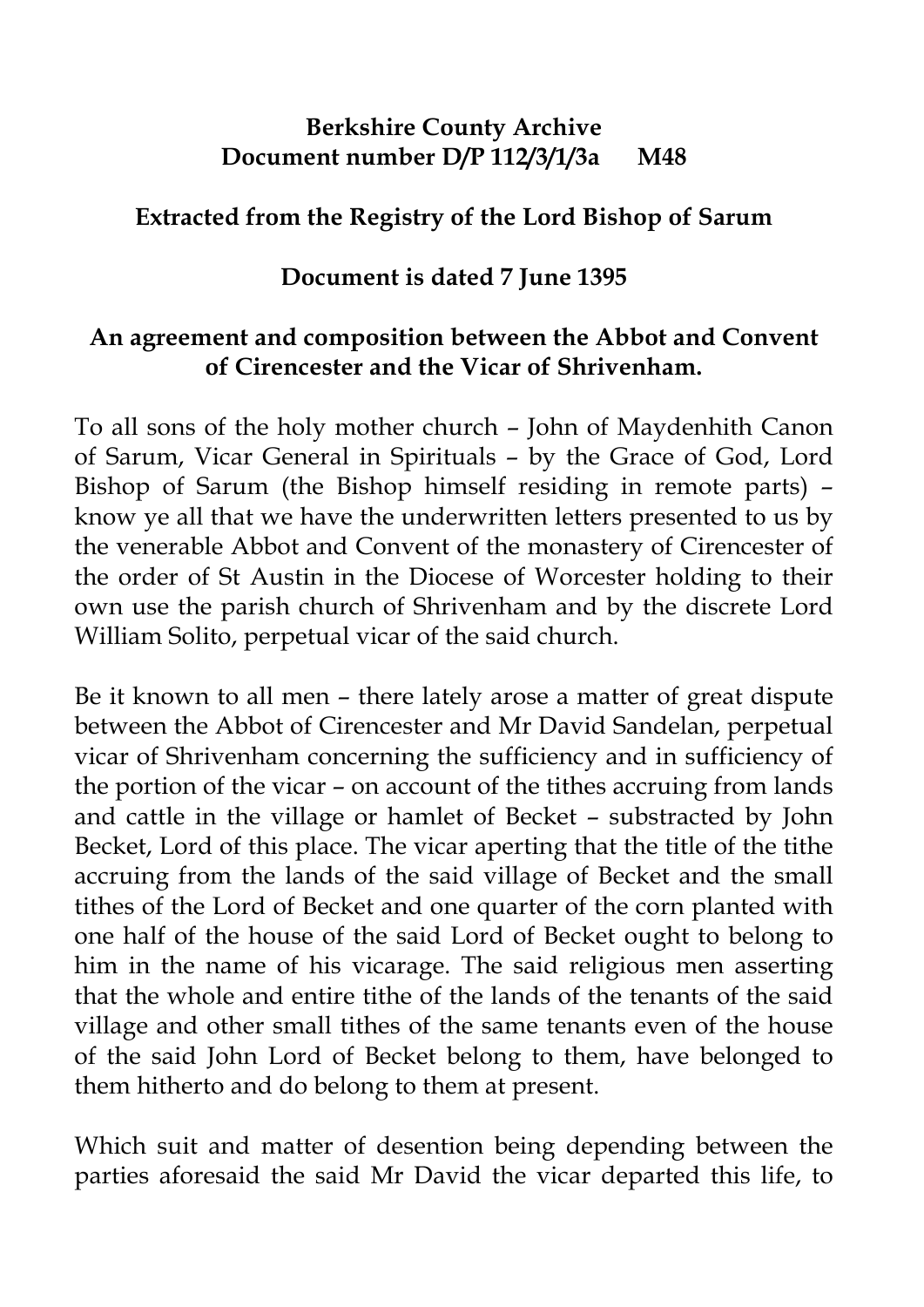whom immediately succeeded Lord William Solito who hath kept up the aforesaid matter. But at length ---they are earnestly desirious of peace.

…agreed that the vicar and his successors may have for their habitation the whole dwelling house of the vicarage with the close and garden, - which the vicars shall refit and repair at their own cost. That the said vicars may also have all the arable land with the meadow lying in the village and fields of Shrivenham and to the said vicarage anciently belonging. That the said vicars may also have a house for the residence of the Chaplain performing divine service in the Chapel of Longcot together with the arable land, meadow and pastures and feeding for 16 cows and 300 sheep and more as it may happen to the same heretofore adjoining and belonging and the oblations and mortuaries happening as well there as in the hamlets of Fernham and also throughout the whole parish. That the vicars may have the tithes of the demesne as well as the great as the small tithes of hay only accepted and the tithe of all things in the three villages, to wit; Bowton, Bowton (Probably should read Becket and Bourton) and Watchfield except the tithe of hay as before which tithe (ie Hay) throughout the whole parish belongs to the Abbot of Cirencester and hath belonged to them of old. Also the vicars may have from Ackhorn Mill in B (Bourton?) one quarter of toll corn. Also from two mills in Watchfield every year two quarts, 4 bushells of toll corn and from the tenants of Watchfield every year 3 quarts 1 half in bread corn and the other half in barley.

Also that the said vicars may have 3 acres sown with corn of the demesne of the Abbots of Abingdon in the village of Watchfield at the option of the said vicar.

Also that the vicars may from henceforth have the small tithes underwritten viz of fowls, of calves, of flax of hemp growing in curtilages, of bees, of mills of merchandisers of curtilages except the shaves of people working for hire except the shaves and tithes of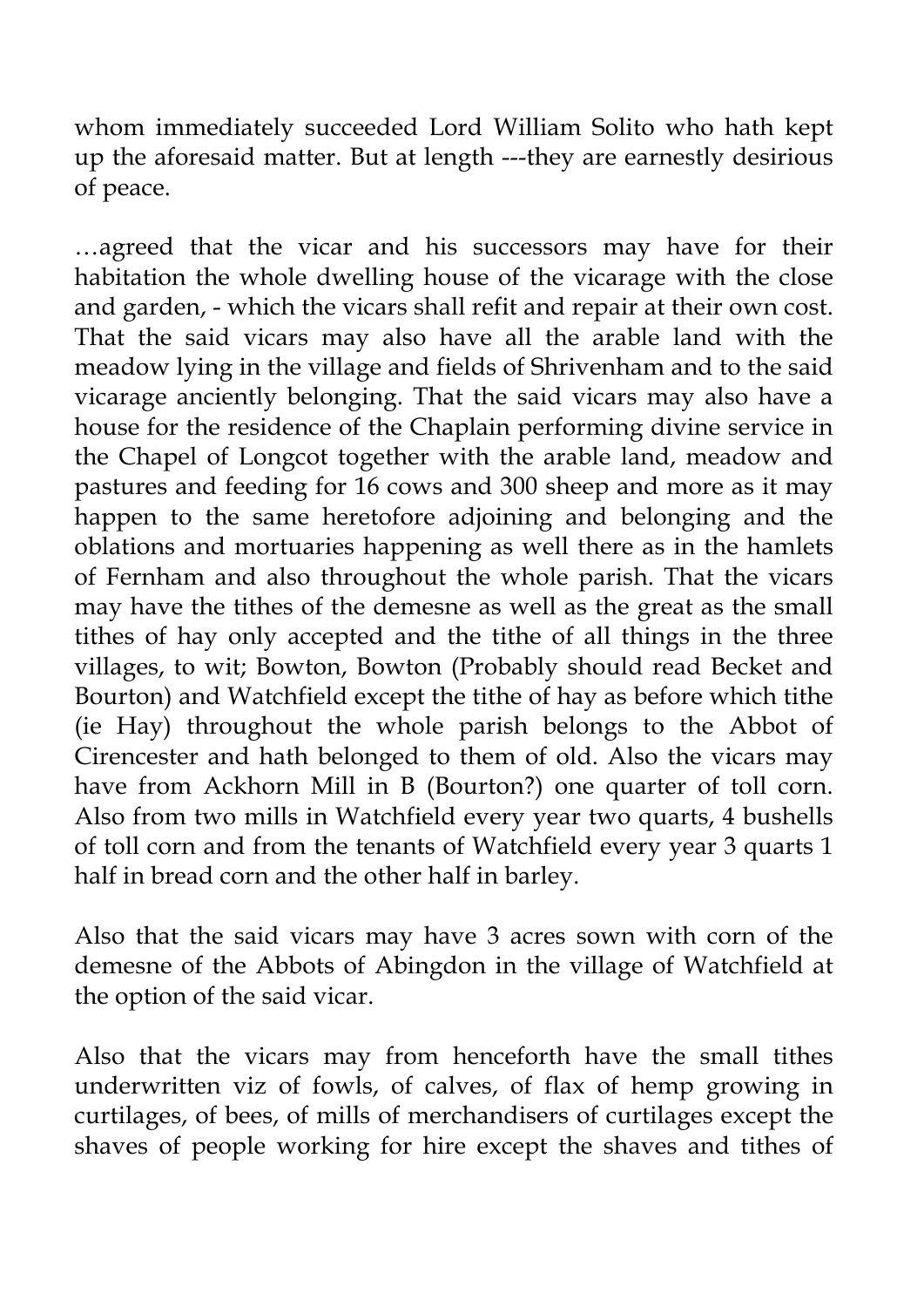gardens, of eggs, of doves, of geese, of apples, of peas, of garlic, of leeks accruing from the village of Shrivenham and the whole parish.

That the vicars may also have the whole tithe of pigs, of milk at lactinu throughout the whole parish over above what the vicars of the said church have ever been accustomed to receive. That the vicars may also receive all oblations made – viz; in wax on the feast of Purification and for confessions and anniversaries and in all other funeral rites. Nevertheless that the vicars may receive no other oblations under the names of tithes nor any other fruits or profits there accruing.

And because it hath been clearly proved that the lands of the tenants in Becket by reason the mortality of the many pestilences which lately happened in England remained void and lie uncultivated and are confused and mixed with the demesne lands of Becket, so that neither true or just tithe should accrue thence or from cattle fed thereon, it has been agreed that the Abbot on the account of the difficulty of distinguishing those tithes may for ever hereafter have the entire tithes - and also from the cattle of all kinds - without the interception or demand of the vicars of Shrivenham who shall for the time being and from henceforth as a recompense for the tithes claimed by the aforesaid vicars give up as an annual payment of 40 shillings of a certain annual pension of 60 shillings which the vicars have heretofore paid the Abbot for the small tithes mentioned, which tithes the vicars have hold to farm for forever of the Abbot for the said annual pension of 60 shillings. It hath also been agreed that the vicars shall for the time being pay the Abbot at Easter the remaining 20 shillings of the pension yearly. Also the vicar to carry out all duties also the finding of lights, books and vestments and also the archdeaconal, synodal and pentecostal duties and if there shall arise any extraordinary duties imposed either by the Pope of the King, the vicar shall under gather. Also the vicars to undergo the refitting and repairing of the chancel – all other vicars of the church have from the first foundation of the vicarage undergone the same. This only excepted that Nicholas late Abbot of Cirencester being